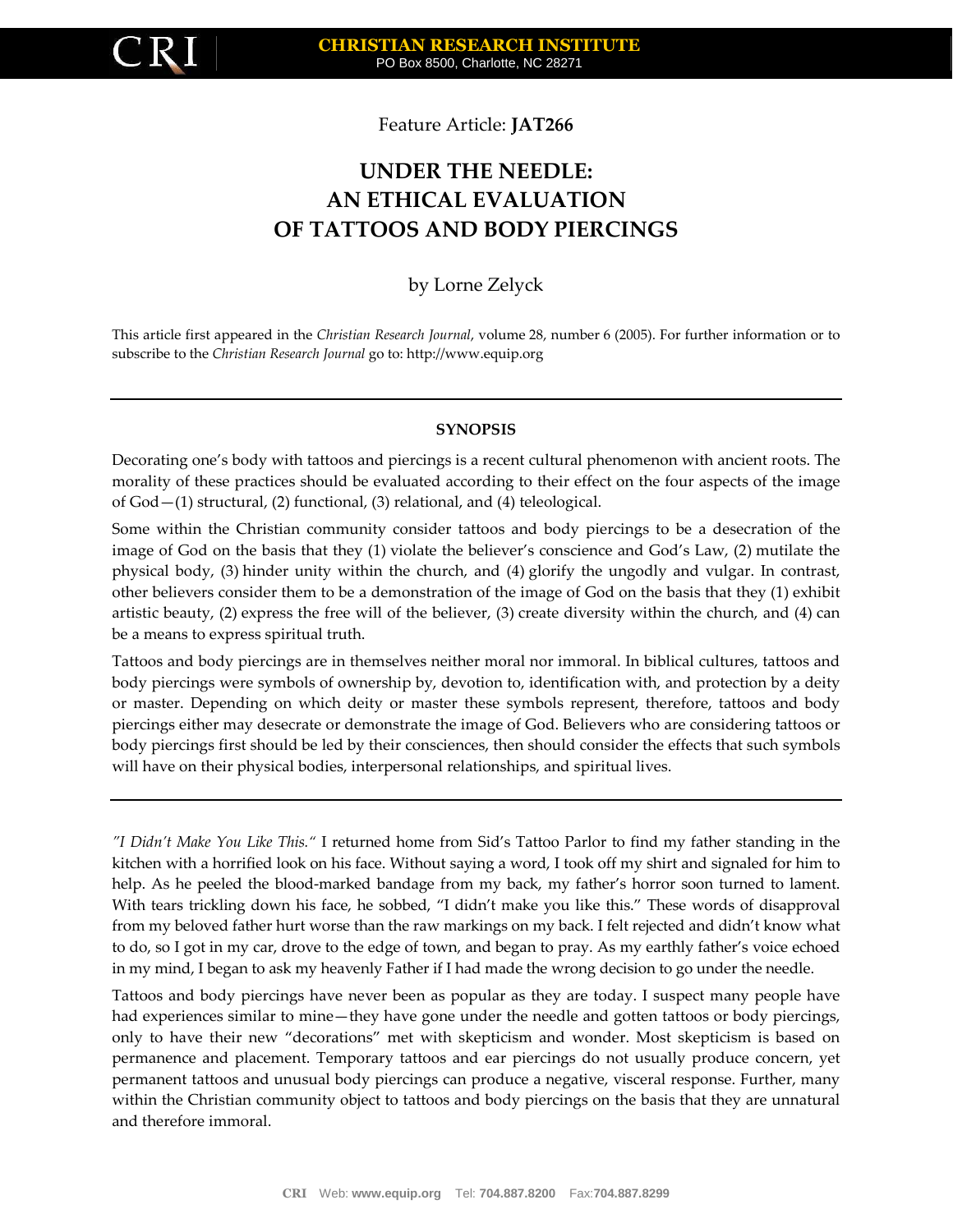As tattoos and body piercings continue to gain popularity within mainstream culture, I believe it is important for the Christian community to evaluate critically the morality of such "decorations." Are tattoos and body piercings intrinsically (i.e., in themselves) immoral? What is the basis for determining their morality? What, if anything, does the Bible say about these "decorations?" Does God view with approval those who are tattooed and pierced? Or does He view us with disapproval, saying, "I didn't make you like this"?

# **A BRIEF HISTORY OF TATTOOS AND BODY PIERCINGS**

Tattoos and body piercings are not unique to contemporary culture. For example, in 1991, a 5,000-yearold corpse (later named Otzi) was found frozen in a glacier with several tattoos imprinted on his skin.<sup>1</sup> A 4,000-year-old clay figurine from Iran was discovered to have multiple ear piercings.<sup>2</sup> The Pentateuch reveals that in approximately 1400 BC tattooing and body piercing were well-known practices in ancient Israel and among its Mesopotamian neighbors (Exod. 32:2–3; Lev. 19:28). Furthermore, a remarkable number of first-century Greek and Roman writers mention the prevalence of tattoos, and the secondcentury historian Herodian even described the people of northern Britain as "Picts" after the open display of their body markings.<sup>3</sup> Throughout church history, tattoos have also been referred to in edicts, councils, and personal correspondence among clergy.

Tattoos started to gain prevalence in the Unites States when Samuel O'Reilly patented the first electric tattoo machine in 1891, which was based on an embroidering machine invented by Thomas Edison.<sup>4</sup> In the twentieth century, tattoos and body piercings drew the attention of the public media. In 1936, *Life* magazine created a stir with an article that claimed one in ten Americans was tattooed.<sup>5</sup> Current estimates on just how many people are tattooed or pierced vary widely, but the Mayo Clinic reports that approximately 20 million Americans are tattooed and an even larger number have body piercings.<sup>6</sup> A nationwide Harris Interactive Poll found that 16 percent of all adults have at least one tattoo. The highest incidence of tattoos was found among Americans age 25 to 29 (36 percent) and those age 30 to 39 (28 percent).<sup>7</sup> Among university students, it was reported that 23 percent had one to three tattoos, and 51 percent had one or more body piercings, aside from earlobe piercings for women.<sup>8</sup> According to *U.S. News and World Report*, tattooing is the country's sixth fastest growing retail business, growing at the rate of one new tattoo parlor opening its doors every day. One estimate has 30,000 tattoo and body piercing artists working in the United States with at least eight major tattoo magazines being published regularly.<sup>9</sup>

## **A BASIS FOR ETHICAL EVALUATION**

Does the Christian community have a basis on which to evaluate the morality of tattoos and body piercings? Yes. In the first chapter of the Bible, humankind is described as incredibly unique. God decreed His creative will when He stated, "Let Us make man in Our image, according to Our likeness" (Gen. 1:26).<sup>10</sup> The Hebrew word translated "image" is *tselem*, which means "something cut out."<sup>11</sup> *Tselem* is often used in the Old Testament to describe things such as people, coins, statues, and tumors that resemble or represent something else.<sup>12</sup> The Hebrew word translated "likeness" is *demuth*, which means "similitude" and comes from the root meaning "to be like."<sup>13</sup> In this context, therefore, *tselem* and *demuth* indicate that humankind resembles God and is like Him. This similarity and likeness is traditionally called the *image of God*.

## **Four Aspects of the Image of God**

Theologians have identified four aspects of the image of God in which humans were made: (1) structural, (2) functional, (3) relational, and (4) teleological. Each aspect indicates a particular trait that makes humans uniquely like God.

(1) The *structural* aspect of the image of God indicates that humans have the capacity to know, to reason, and to make moral decisions (Gen. 2:16–17). (2) The *functional* aspect indicates that humans are to operate as God's representatives on earth by ruling over nature (Gen. 1:26; 2:5). (3) The *relational* aspect of the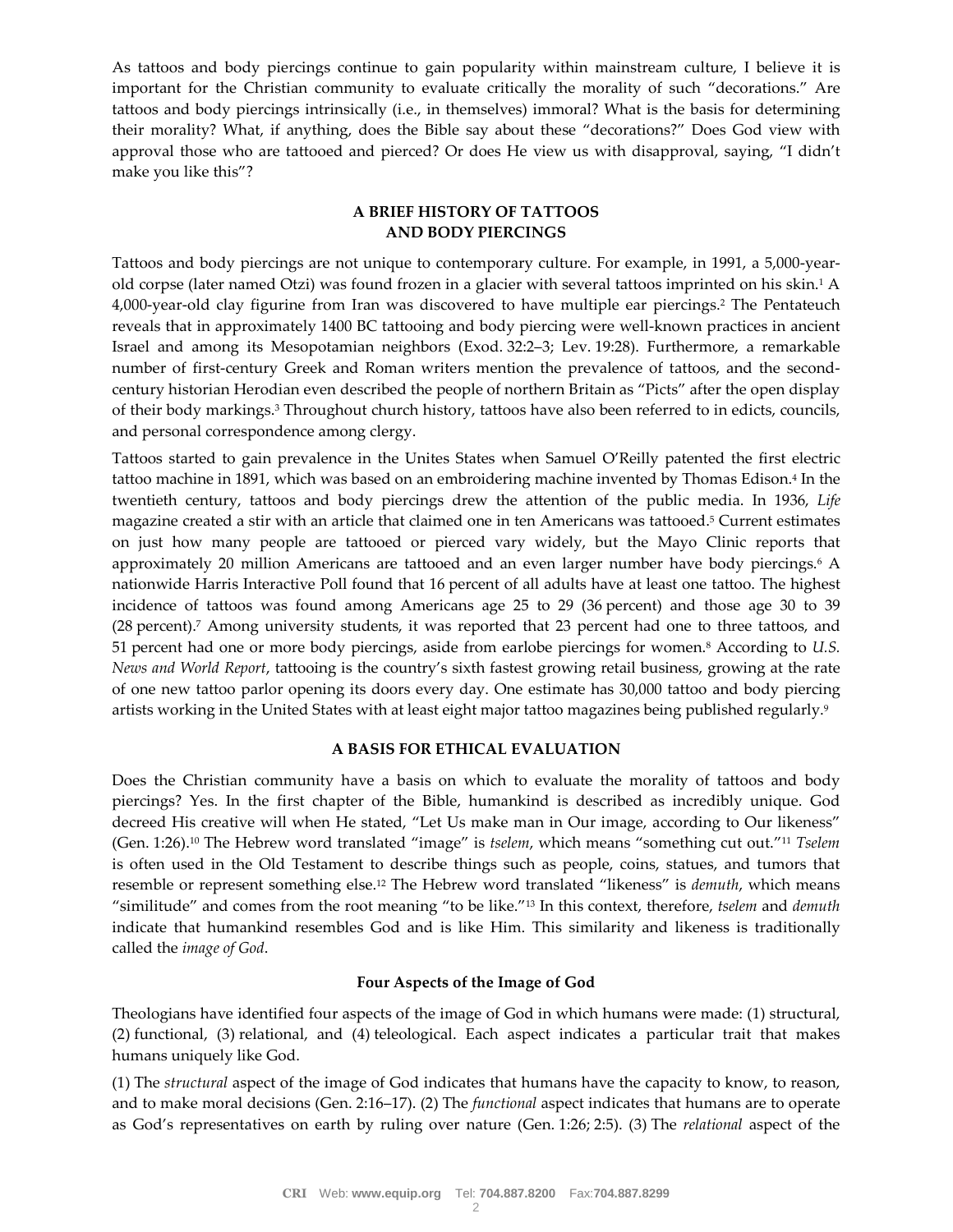image of God indicates that humans have the capacity to mirror the unity within the Trinity through relationships with God and other humans, and (4) the *teleological* aspect indicates that humans are created to glorify God through making visible His character.<sup>14</sup>

Much attention has been directed toward identifying only the spiritual implications of the image of God, while unfortunately neglecting its physical implications.<sup>15</sup> I agree with Herman Bavinck's affirmation that these four aspects of the image of God encompass the entire person, spiritual and physical: "Man's body also belongs to the image of God…The body is not a tomb, but a wondrous masterpiece of God, constituting the essence of man as fully as the soul."<sup>16</sup> Since the physical body is included in the image of God, the morality of decorations added to it—including tattoos and body piercings—must be evaluated according to their effect on these four aspects of the image of God.

#### **A DESECRATION OF THE IMAGE OF GOD?**

Traditionally, Christians have viewed tattoos as immoral on the basis that they desecrate the image of God.<sup>17</sup> Proponents of this view say: (1) Tattoos desecrate the structural aspect of the image of God because they violate our consciences (Rom. 2:15) and God's Law (Lev. 19:28). In reference to his tattoo, one Christian writes, "With my depraved and back-slidden mind, I justified an abomination to God Himself, who instructs us through His divine law not to print any marks on our bodies (Lev. 19:28)."<sup>18</sup> (2) Tattoos desecrate the functional aspect of the image of God because they mutilate the body that is supposed to be nurtured and sustained, making it vulnerable to infection. (3) The relational aspect of the image of God is desecrated by tattoos because they hinder unity within the body of Christ and violate the consciences of fellow Christians (1 Cor. 8:9–12). Psychiatrist Armando R. Favazza summarizes: "Many people—especially those belonging to non-conformist groups—get tattoos to demonstrate their defiance of traditional authority….Many studies link multiple tattoos with antisocial personality, [and] an increased incidence of assaultive behavior."<sup>19</sup> (4) Lastly, the teleological aspect of the image of God is desecrated by tattoos because they glorify the ungodly and vulgar, as well as convey narcissism, defiance, and arrogance—vices that are inappropriate for Christians (1 Pet. 3:3). Jean-Chris Miller, author of *The Body Art Book*, supports this point by stating, "Death and darkness have always been a classic tattoo theme—skulls, snakes, demons, and spider webs are all conventional tattoo imagery."<sup>20</sup>

Many of the same arguments are used to support the view that body piercings are immoral. Proponents of this view say: (1) Body piercings desecrate the structural aspect of the image of God because they are an unnatural addition to the physical framework of the body. (2) They desecrate the functional aspect of the image of God because they mutilate the body. (3) Body piercings desecrate the relational aspect of the image of God because they hinder unity within the body of Christ and violate the consciences of fellow Christians. (4) Piercings desecrate the teleological aspect of the image of God because they are ostentatious (1 Tim. 2:9) and may indicate psychological and behavioral maladies. In her book, *In the Flesh*, Victoria Pitts writes, "Practices such as piercing, scarification, and branding are linked to anorexia, bulimia, and what has been called 'delicate self-harm syndrome,' which is an addictive, repetitive, nondecorative form of skin cutting, usually on the arm or legs. This is considered an expression of absolute hatred or anger."<sup>21</sup>

#### **A DEMONSTRATION OF THE IMAGE OF GOD?**

A small minority of Christians disagrees with the traditional opinion and believes tattoos are moral on the basis that they are a demonstration of the image of God. Proponents of this view say: (1) Tattoos are a demonstration of the structural aspect of the image of God because humans are created with the ability to recognize artistic beauty and decorate themselves accordingly. Miller identifies aesthetics as one of the many reasons why people get tattoos.<sup>22</sup> (2) Tattoos are a demonstration of the functional aspect of the image of God because humans have the free will to do what they want with their bodies (1 Cor. 6:12). Miller, again, bluntly states, "It's your body and you can do what you like with it."<sup>23</sup> (3) The relational aspect of the image of God is demonstrated by tattoos because they create diversity within the body of Christ. Amy Krakow begs for unity among humankind when she exclaims that tattoos are "just ink; body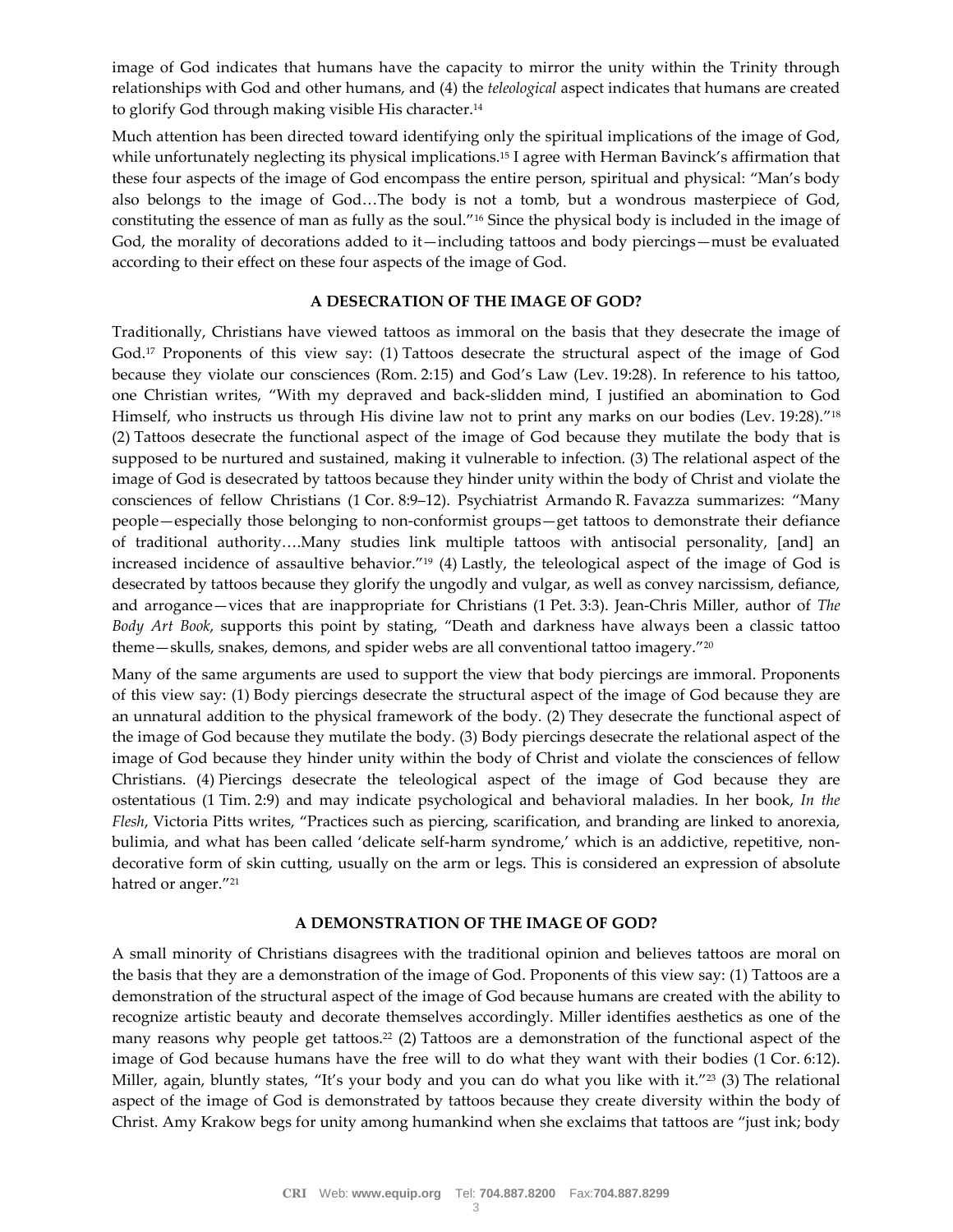art. Not some scarlet letter telling the world we're wanton criminals, sexual perverts, biker scum, sailors, soldiers or just plain weird."<sup>24</sup> (4) Lastly, tattoos demonstrate the teleological aspect of the image of God because they are a medium by which a Christian can communicate God's character. A. Gell expresses the external as well as internal communicatory nature of tattoos by stating, "The inside-facing and the outside-facing skins are…one indivisible structure, and hence the skin continually communicates the external world to the internal one, and the internal world to the external one."<sup>25</sup>

Many of these same arguments are used to support the view that body piercings are moral. Proponents of this view say: (1) Body piercings demonstrate the structural aspect of the image of God because humans are able to decorate themselves in a way that they view as aesthetically pleasing. (2) They demonstrate the functional aspect of the image of God because humans have the free will to do what they want with their bodies (1 Cor. 6:12). (3) The relational aspect of the image of God is demonstrated by body piercings because they create diversity within the body of Christ. (4) Piercings demonstrate the teleological aspect of the image of God because they are a medium by which a Christian can communicate God's character.

#### **RELEVANT BIBLICAL PASSAGES**

The Hebrew word *qa*'*aqa*', translated "tattoo," appears only once in the Old Testament, in a prohibition: "You shall not make any cuts in your body for the dead nor make any tattoo marks on yourselves: I am the Lord" (Lev. 19:28). *Qa*'*aqa*' is commonly defined as a "cut, incision" or "gross cutting of the skin," yet within this context it most likely refers to painting or scarring of the skin.<sup>26</sup> It is unlikely that *qa*'*aqa*' refers to self-mutilation, since that concept was already referred to earlier in the verse in the prohibition against cutting one's body. I believe the cultural context helps explain this prohibition against tattoos. During this period, tattoos signified ownership and devotion, since a common practice in Babylonia and Egypt was to tattoo a slave with his owner's name or the name of a god. Tattooing and self-mutilation also were religious mourning rites connected with the Canaanite fertility god.<sup>27</sup> Theologian Gerhard Kittel explains the idolatrous nature of tattoos in the Israelite culture: "When a person was tattooed he became dedicated to the god and became its servant, as well as came under its protection, so that he should not be harmed."<sup>28</sup> Tattoos, therefore, were associated strongly with idolatry and were prohibited because Yahweh's exclusive claim of ownership and devotion is incompatible with the false-god cults.

Some rabbinical sources suggest that the prohibition was limited only to heathen, idolatrous, and superstitious tattoos.<sup>29</sup> For example, rabbis believed that the master who marks his slave so that he does not run away is exempt from the prohibition in Leviticus 19:28, and the Tosepta records a rabbinic prohibition that only forbids tattooing the name of another god.<sup>30</sup>

Judging by the number of biblical references, it seems apparent that body piercing was an established custom among the Israelites. These decorations were primarily worn for aesthetic reasons, yet they too represented ownership and status. Royalty, brides, and the nation of Israel are all described as being adorned with nose rings (Gen. 24:47; Isa. 3:21; Ezek. 16:12) and earrings (Isa. 3:19; Ezek. 16:12). These decorations were worn not only by women, but also by men and children (Exod. 32:2; Judg. 8:24).

Similar to tattoos, body piercings may have had an idolatrous connotation. For example, when Jacob renewed the covenant with Yahweh, his household "gave to Jacob all the foreign gods which they had and the rings which were in their ears" (Gen. 35:4). Unlike tattoos that were prohibited in the Pentateuch, however, body piercings were prescribed. Exodus 21:6 and Deuteronomy 15:17 both indicate that a master was to pierce the ear of his slave to symbolize ownership and permanent servitude.

Tattoos and body piercings are not mentioned in the New Testament. In Galatians 6:17, however, Paul exclaims, "From now on let no one cause trouble for me, for I bear on my body the brand-marks of Jesus." The Greek word translated "brand-mark" is *stigma*, which was a mark pricked, in or branded on, the body.

Similar to tattoos within the Mesopotamian culture, a *stigma* denoted ownership and devotion, as well as identification. In the Greco-Roman world, property such as animals, slaves, criminals, and later soldiers carried these marks. Recruits to the Roman army were most likely tattooed on the hand with the abbreviated name of the emperor, whereas criminals and slaves were marked on the forehead with their offense. <sup>31</sup>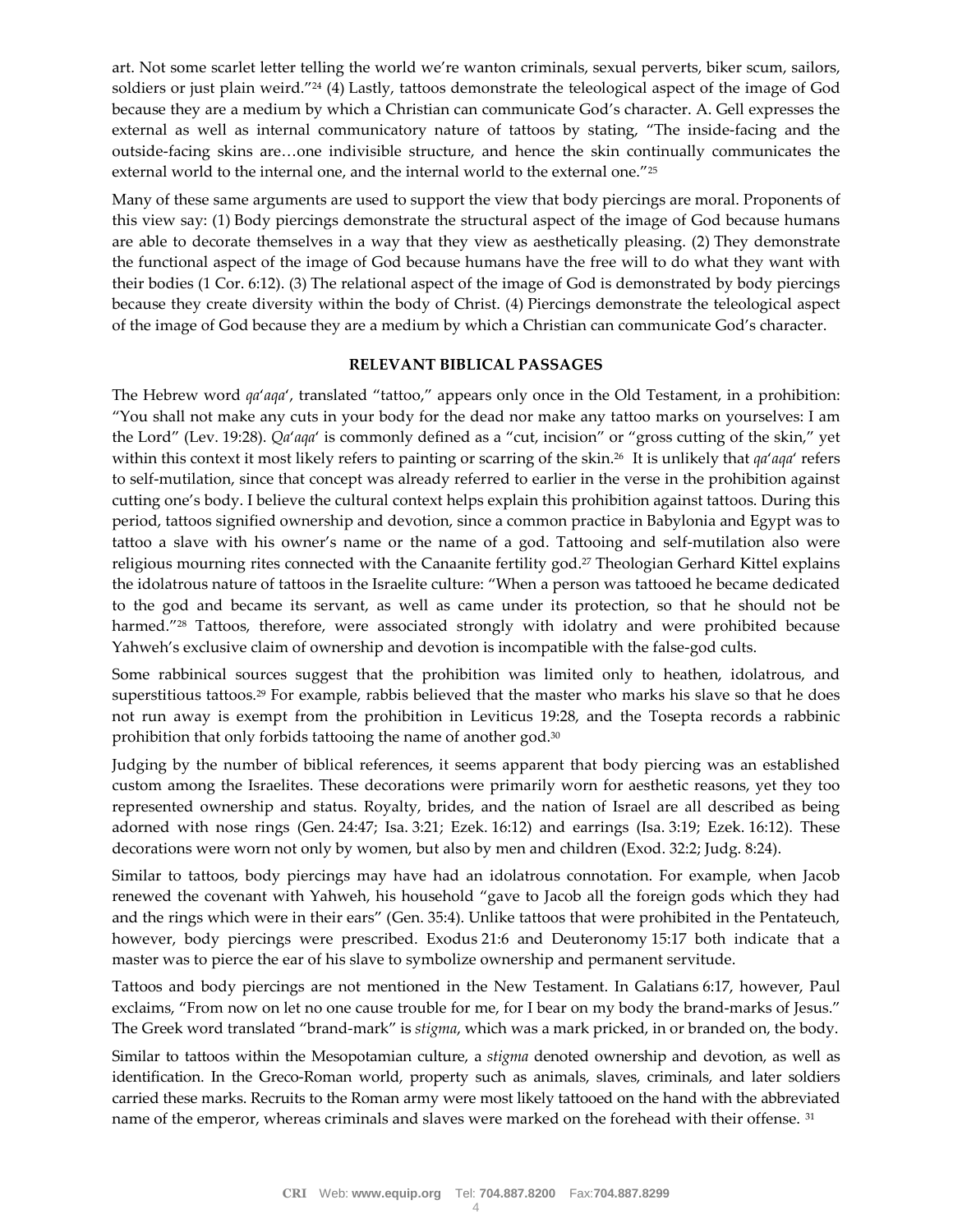The meaning of Paul's "brand-marks" cannot be answered with complete certainty. Historically, a tattoo was a source of imagery and exaggeration in literature. In the fifth century BC, a slave in Aristophanes' *Wasps* effectively complains, "I'm being tattooed to death with a stick." The humor seems to lie within the similarity of a tattoo to the black and blue marks left by a beating.<sup>32</sup> Perhaps Paul was using "brandmarks" as a metaphor referring to his bruises, welts, and scars—the visible signs of the mistreatment he received as a slave of Christ (2 Cor. 11:23–29; Acts 14:19).<sup>33</sup>

Paul's brand-marks further served as signs of his devotion to, and ownership by, Jesus. Just as tattoos symbolized devotion to, and protection by, a god, no one was able to harm Paul—the slave and property of Jesus—and go unpunished.

# **Symbolism throughout the Old and New Testaments**

Other biblical passages also describe literal and figurative markings and writings on the body that may symbolize ownership or devotion to a master. In Genesis 17:11, God instituted circumcision as a symbol of the covenant between Abraham and Himself. For Israel, the Shema (Deut. 6:4) was to be remembered as if it were permanently marked on their hands and forehead (Deut. 6:8). The prophet Isaiah proclaims that one day people will write on their hands, "Belonging to the Lord" (Isa. 44:5), and in reference to Jerusalem, God Himself states, "Behold, I have inscribed you on the palms of My hands" (Isa. 49:16). The prophet Ezekiel describes a mark that an angel will set on the foreheads of the faithful to protect them from the sword of the avenging angel (Ezek. 9:4, 6).

The infamous mark of the Beast in the book of Revelation is described as a mark that the ungodly receive on their foreheads or hands as a symbol of their devotion to him (13:16–17). The faithful receive a different mark on their foreheads: the name of God or Christ (14:1; 22:4).

To summarize, the Old and New Testaments both indicate that tattoos and body piercings are symbols of ownership, devotion, and identification. These symbols denote protection by the deity or master to which they refer, and retribution toward anyone who harms those who bear them.

# **THE AMORALITY OF TATTOOS AND BODY PIERCINGS**

A survey of these biblical passages reveals that tattoos, body piercings, and permanent markings are not essentially immoral; rather, they are merely symbols that indicate ownership, devotion, and identification. I believe that tattoos and body piercings, therefore, are neither intrinsically moral nor immoral; they are amoral. This is because they neither inherently desecrate nor demonstrate the image of God, though they have potential to do either. I believe that:

1. Tattoos and body piercings do not inherently desecrate the structural aspect of the image of God because they do not inherently violate the conscience of a Christian. The prohibition against tattoos in Leviticus 19:28 is part of the Law that Christ has superseded (Eph. 2:5). Christians are free from the Levitical Law and are now under the law of Christ, which does not reiterate the prohibition against tattoos.<sup>34</sup> The timeless principles related to tattoos and body piercings remain: God's people are not to be idolatrous or to imply devotion to false gods through their bodily decorations or adornment.

Tattoos further demonstrate the structural aspect of the image of God because humans are created with the ability to recognize beauty and decorate themselves accordingly.<sup>35</sup> Surely the appreciation of beauty is very subjective and beauty may truly lie in the eye of the beholder. Whatever one's personal opinion of beauty, however, tattoos are legally considered to be art. On November 12, 1982, then governor Jerry Brown announced that tattoos are officially designated as art in California.<sup>36</sup> Tattoo artists and body piercers are also classified by the U.S. Department of Labor in the tax bracket A194—Artists, Performers, and Related Workers.<sup>37</sup>

2. In general, tattoos and body piercings do not desecrate the functional aspect of the image of God. Tattoos permanently mark the body, but I do not think they can be classified with body modification or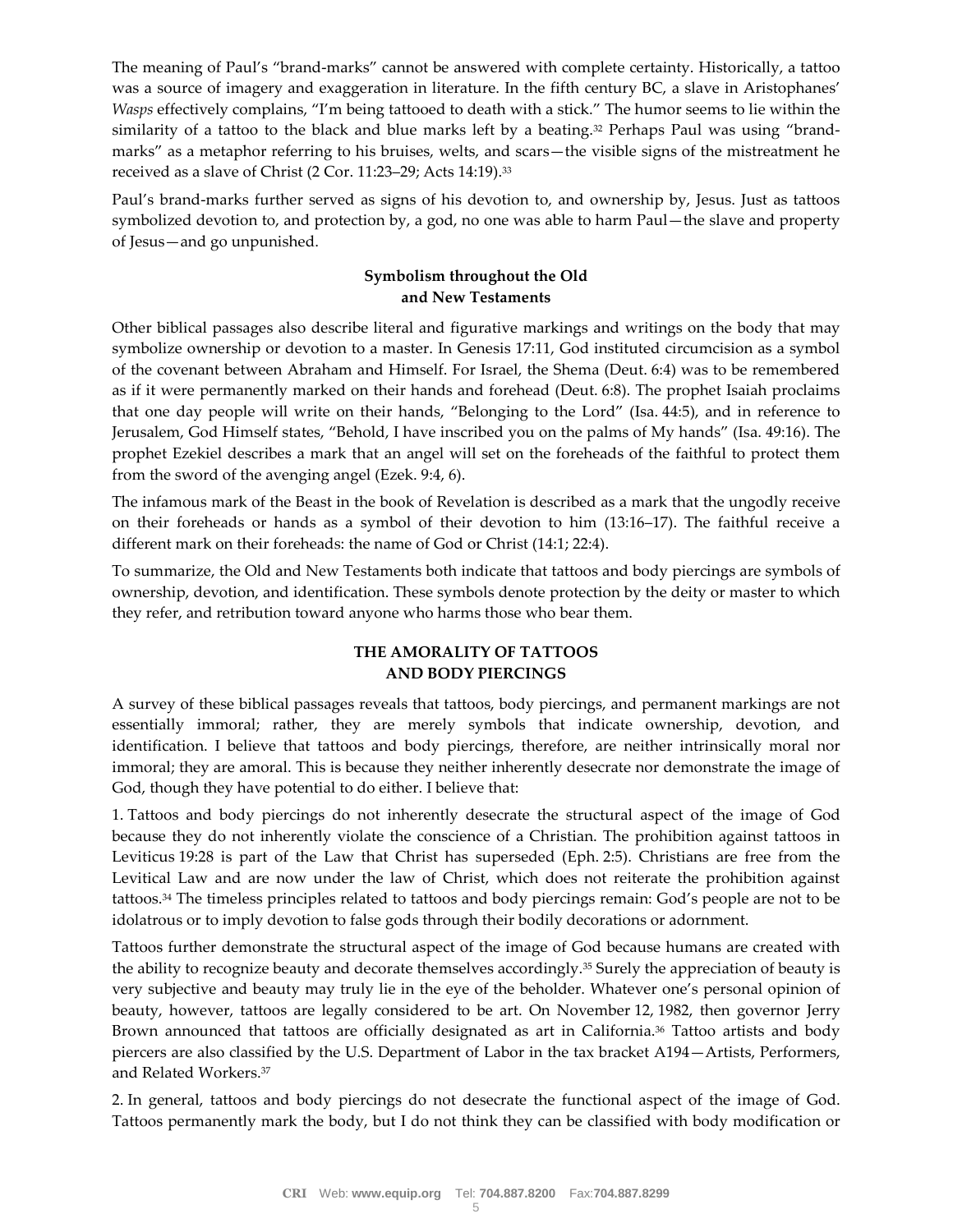mutilation, which irreversibly alters the functional structure of the body.<sup>38</sup> Similarly, most body piercings are temporal and can be removed without causing permanent damage.

In addition, tattoos and body piercings are not proven to cause disease. During the Old Testament period, tattoo and scarification instruments were presumably a source of disease and infection. A common theme within the holiness code is that many of the laws were given to prevent the Israelites from experiencing illness. God's prohibition against tattoos in Leviticus 19:28, therefore, may have been His gracious means of disease prevention. Current tattooing and piercing techniques, which include one-time-use needles, individual ink pots, latex gloves, autoclave equipment, and stainless-steel instruments and jewelry, have all but eliminated the spread of disease. According to the U.S. Centers for Disease Control and Prevention, no data exists that indicates that exposure to tattooing and body piercing alone places people at increased risk for Hepatitis C or HIV.<sup>39</sup>

3. Regrettably, tattoos and body piercings can desecrate the relational aspect of the image of God to the extent they hinder unity within the body of Christ and violate the consciences of fellow Christians. In 1 Corinthians 8:1–13, Paul exhorts Christians to painstakingly avoid violating a weaker brother's conscience. Bible scholar David Lowery explains this passage: "Paul did not say that a knowledgeable Christian must abandon his freedom to the ignorant prejudice of a 'spiritual' bigot. The 'weak brother' was one who followed the example of another Christian, not one who carped and coerced that knowledgeable Christian into a particular behavioral pattern."<sup>40</sup> The apparent principle is that Christians are to be watchful of their actions to prevent knowingly compelling a weaker brother to violate his conscience. Applying this principle to our discussion, if a knowledgeable Christian by getting a tattoo or body piercing will compel a weaker brother to do the same and thus cause the weaker brother to violate his own conscience, Paul instructs the knowledgeable Christian simply to refrain for the sake of unity.

4. Tattoos and body piercings may desecrate or demonstrate the teleological aspect of the image of God, depending on the focus of their symbolism. Since tattoos and body piercings are amoral symbols that indicate ownership, devotion, and identification, the morality of these decorations depends on their intended meaning and the deity or master to which they express devotion. If a person were tattooed or pierced simply to look ostentatious or to portray something odious and offensive, this would clearly desecrate the teleological aspect of the image of God (1 Tim. 2:9; 1 Pet. 3:3).

Tattoos and body piercings, however, also have the potential to communicate the character and truths of God to an external world, as well as remind their bearers of the truths that these decorations symbolize. Just as tattoos and body piercings symbolize that their bearers are devoted to a master or god, they also remind their bearers to whom they belong. Christians throughout history have been tattooed with Christian symbols as an indication of ownership and devotion to Christ. Procopius of Gaza, writing at the end of the fifth century, says that many Christians chose to be marked on their wrists or arms with the sign of the cross or the name of Christ. Mark Gustafson writes, "Religious tattoos were in use at the same time that institutions of political authority were using tattoos in a punitive sense."<sup>41</sup> In late antiquity and the Middle Ages, punitive tattooing was as frequent as in the classical Greek and Roman eras, yet orthodox Christians willingly had themselves tattooed with the emblems and name of Jesus.<sup>42</sup> These examples indicate that tattoos had begun to take on a new meaning within the Christian community: they went from identifying a person as a criminal or the property of an earthly master to an expression of devotion to Christ. Body piercings likewise have taken on new meaning within the Christian community as a reminder to the pierced that Christ was pierced for them.

Tattoos and body piercings, then, are amoral on the basis that they do not inherently desecrate the image of God, but rather have the ability to demonstrate the image of God. Within the current Christian community, however, tattoos and body piercings unfortunately have had a divisive effect and consequently desecrate the relational aspect of the image of God. Unity within the Christian community is rare, yet important because it is a primary way to witness to unbelievers. Jesus prayed to the Father that all believers would "be perfected in unity, so that the world may know that You sent me, and loved them, even as You have loved Me" (John 17:23). Paul repeatedly reminds, encourages, and commands Christian communities to be united as well, since they are all children of God through faith in Christ Jesus (Gal. 3:26).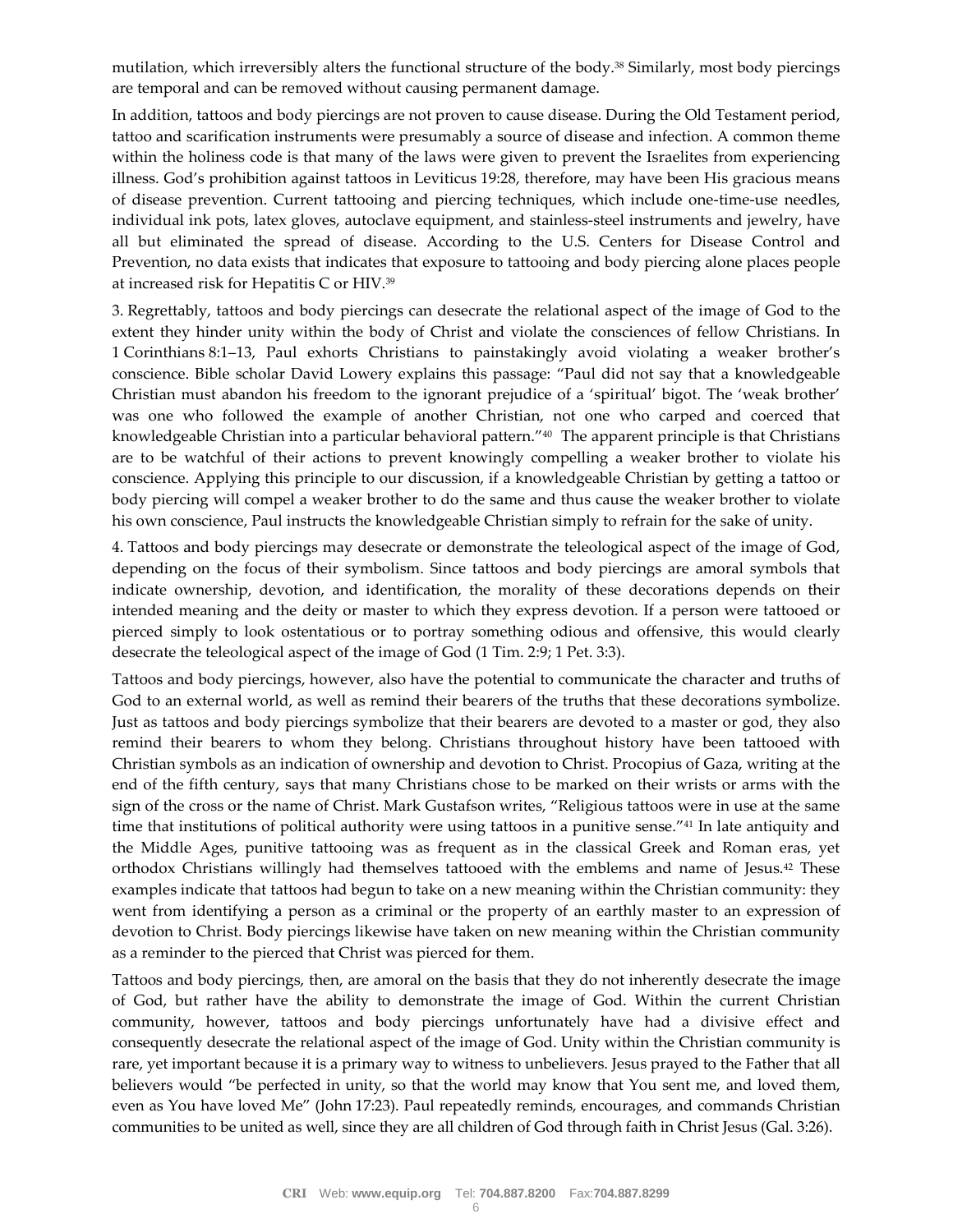Is it possible that Paul's brand-marks mentioned in Galatians 6:17 may have violated the conscience of a "weaker brother" and caused disunity? Probably not, since they were involuntarily inflicted. Someone would only discover the meaning of Paul's marks if he explained it to them. The meanings behind tattoos and piercings need to be discussed and explained openly among Christians on both sides of the issue to preserve unity. I hope they will seek to understand one another's concerns and make appropriate conciliations. Those who believe tattoos and body piercings are a desecration of the image of God may have their conscience strengthened by realizing the spiritual truths that these decorations can portray; whereas those who believe tattoos and body piercings are a demonstration of the image of God may regulate their freedom in Christ by not decorating themselves to look like circus performers or walking tackle boxes.

## **"MOM, I WANT SLEEVES AND MY EARS GAUGED"<sup>43</sup>**

If you are a parent or involved in any form of youth ministry, I suspect you have been (or soon will be) faced with this ethical dilemma. I recommend advising any Christian who is considering getting a tattoo or body piercing to consider how these decorations may affect the four aspects of the image of God that they bear. Some questions to consider may be:

(1) What is your motivation for getting a tattoo or body piercing? Would it violate your conscience or the consciences of your family members, friends, and fellow believers in Christ? Is it legal in your state and at your age to be tattooed or pierced?

(2) Is the parlor you go to certified and clean? Have you seen other tattoos or body piercings that your artist of choice has done? Are you prepared to have this symbol permanently imprinted on you body? How will you feel about your tattoo in 20 years? Are you addicted to tattoos or body piercings?

(3) What will your parents, spouse, or church members think of your tattoo or body piercing? Will it disrupt the unity within your Christian community? Will this decoration prevent you from accomplishing God's will for your life? Is the decoration auspicious? Are you able to cover it up?

(4) Does this tattoo or body piercing symbolize something that is relevant to your relationship with Christ? Would it benefit or hinder your relationship with Him?

If the tattoo or body piercing (1) will not violate your conscience or the conscience of others, (2) will not cause permanent harm or disease to your physical body, (3) will not harm your interpersonal relationships, and (4) is symbolic of a spiritual truth that will benefit your relationship with Christ and your witness to the world, then I believe that it will not desecrate the image of God and you as a Christian are free in Christ to go under the needle.

## **NOTES**

- 1. Steve Gilbert, *Tattoo History: A Source Book* (New York: Juno, 2000), 11.
- 2. Paul Mason, *Just the Facts: Body Piercing and Tattoos* (Chicago: Heinemann Library, 2003), 8.
- 3. Terisa Green, *The Tattoo Encyclopedia: A Guide to Choosing Your Tattoo* (New York: Fireside, 2003), xi.
- 4. Jean-Chris Miller, *The Body Art Book* (New York: Berkley, 1997), 12.
- 5. Amy Krakow, *The Total Tattoo Book* (New York: Warner Books, 1994), 6.
- 6. Mayo Clinic staff, "Tattoos and Piercings: What to Know before You Go under the Needle," May 17, 2004, MayoClinic.com, http://www.mayoclinic.com/invoke.cfm?id=MC00020.
- 7. Joy Marie Sever, "A Third of Americans with Tattoos Say They Make Them Feel More Sexy," The Harris Poll #58, October 8, 2003, HarrisInteractive, http://www.harrisinteractive.com/ harris\_poll/index.asp?PID=407.
- 8. CNN/Money, "Don't Hide That Tattoo," May 31, 2005, CNN/Money, http://money.cnn.com/2005/05/31/news/economy/challenger\_tattoo/.
- 9. Margo DeMello, *Bodies of Inscription: A Cultural History of the Modern Tattoo Community* (Durham, NC: Duke University Press, 2000), 13.
- 10. All Bible quotations are from the New American Standard Bible.
- 11. F. Brown, S. Driver, C. Briggs, *The Brown-Driver-Briggs Hebrew and English Lexicon* (repr., Peabody, MA: Hendrickson, 1999), s.v. "tselem," 853.
- 12. The Mormon view that humans bear a direct physical resemblance to God is incorrect, but it is difficult to reject based on the definition of *tselem* alone; rather, I reject the Mormon view of the image of God based on passages that indicate that God